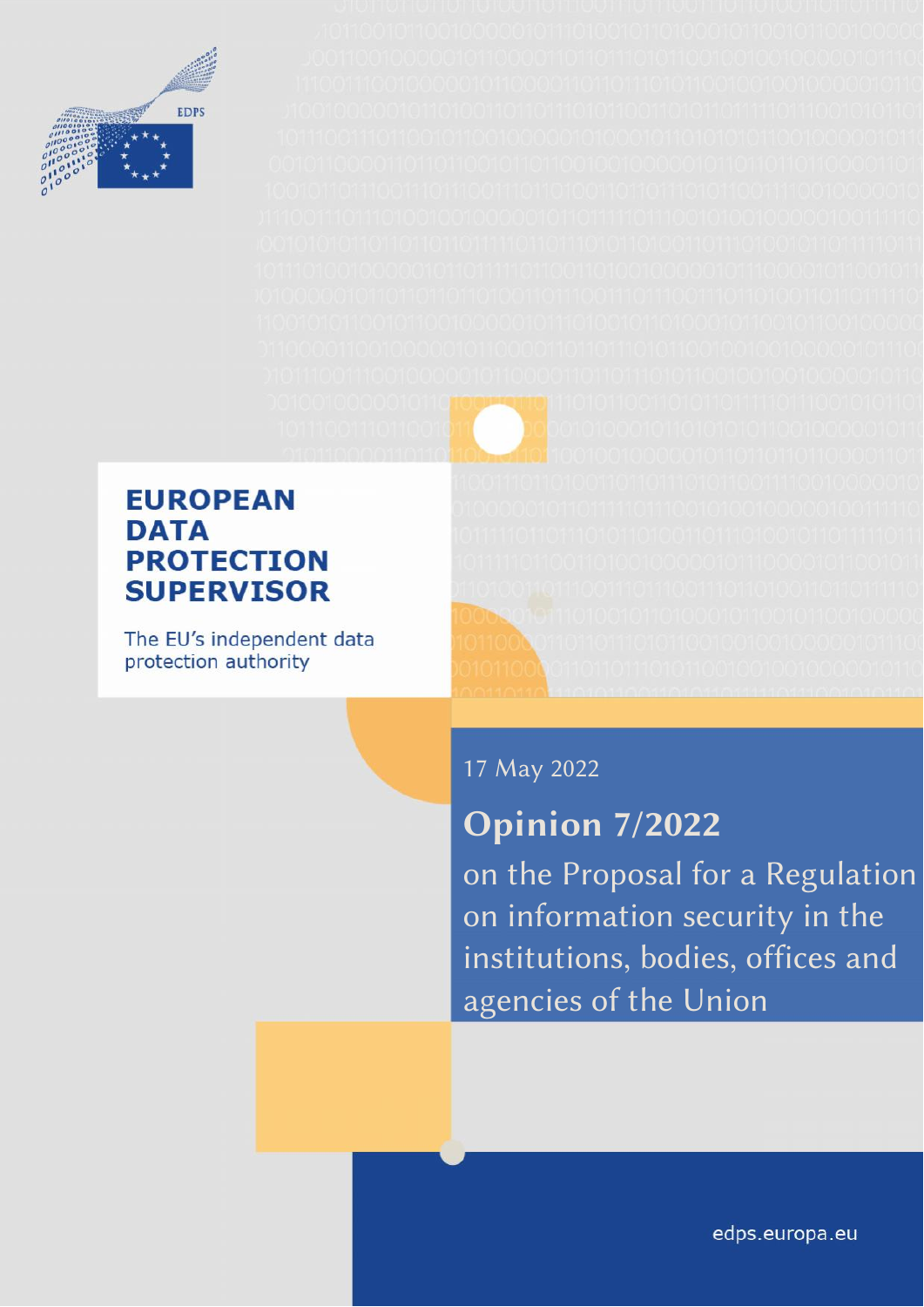*The European Data Protection Supervisor (EDPS) is an independent institution of the EU, responsible under Article 52(2) of Regulation 2018/1725 'With respect to the processing of personal data… for ensuring that the fundamental rights and freedoms of natural persons, and in particular their right to data protection, are respected by Union institutions and bodies', and under Article 52(3)'…for advising Union institutions and bodies and data subjects on all matters concerning the processing of personal data'.*

*Wojciech Rafał Wiewiórowski was appointed as Supervisor on 5 December 2019 for a term of five years.*

*Under article 42(1) of Regulation 2018/1725, the Commission shall 'following the adoption of proposals for a legislative act, of recommendations or of proposals to the Council pursuant to Article 218 TFEU or when preparing delegated acts or implementing acts, consult the EDPS where there is an impact on the protection of individuals' rights and freedoms with regard to the processing of personal data'.*

*This Opinion relates to the Proposal for a Regulation of the European Parliament and of the Council on the information security in the institutions, bodies, offices and agencies of the Union. This Opinion does not preclude any future additional comments or recommendations by the EDPS, in particular if further issues are identified or new information becomes available. Furthermore, this Opinion is without prejudice to any future action that may be taken by the EDPS in the exercise of his powers pursuant to Regulation (EU) 2018/1725. This Opinion is limited to the provisions of the draft Proposal that are relevant from a data protection perspective.*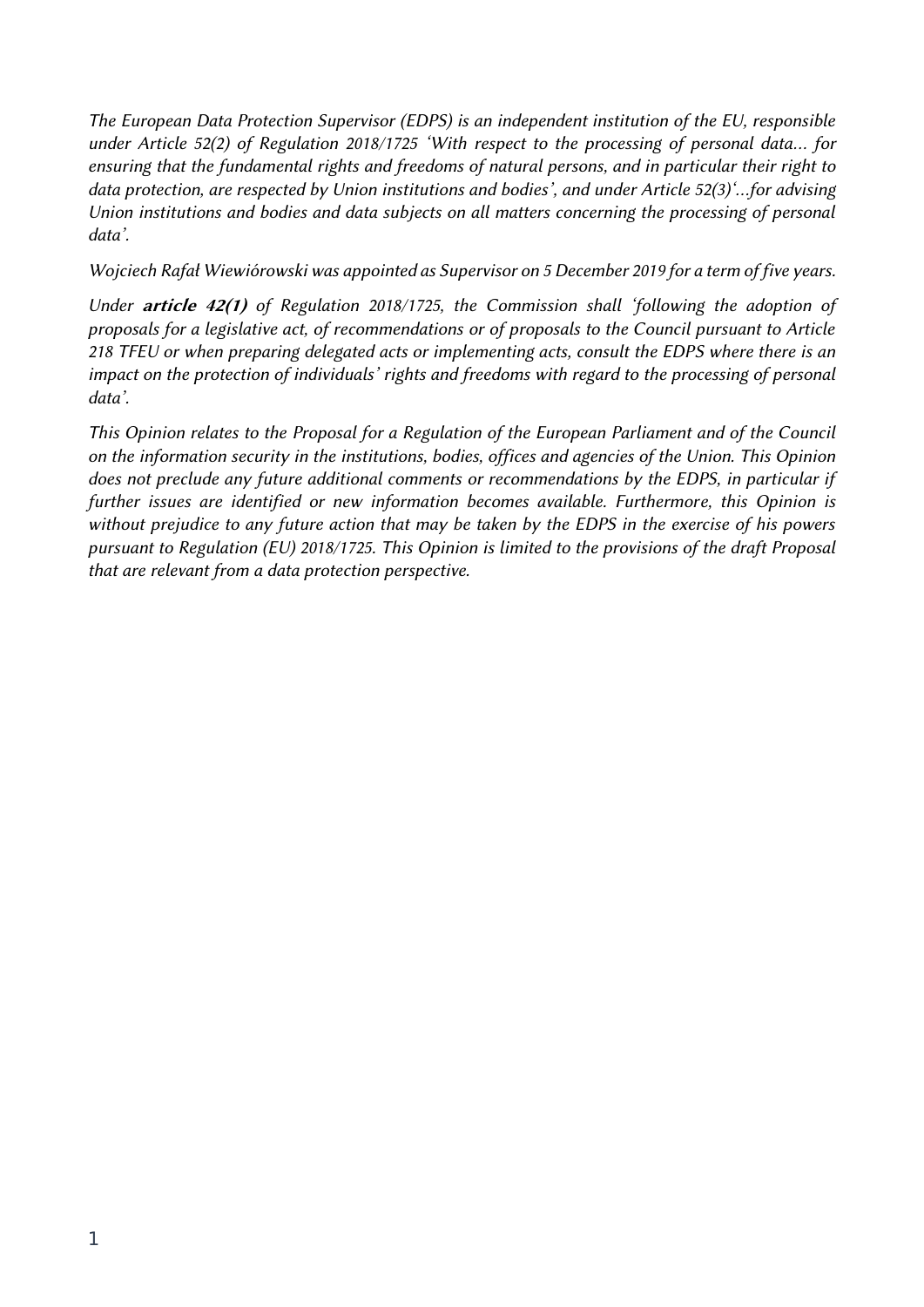#### **Executive Summary**

The European Commission adopted on 22 March 2022 a Proposal for a Regulation of the European Parliament and of the Council on the information security in the institutions, bodies, offices and agencies of the Union ('the Proposal').

The EDPS welcomes the aim of the Proposal to improve the security of information handled by the EUIs, by establishing common information security rules as well fostering a coherent information security culture in a specific legal instrument.

The EDPS observes that personal data security as mandated by the EUDPR has a scope that only partially overlaps with the scope of the information security under the Proposal. The latter focuses on the confidentiality of information, whereas the EUDPR ensures also integrity and availability. Furthermore, the EUDPR personal data security provisions specifically address the risks for the rights and freedoms of natural persons.

The Proposal requires the EUIs to adopt information security measures, which will inevitably involve the processing of personal data and of electronic communications data, including traffic data. The EDPS considers that it must be made evident that all information security measures involving processing of personal data should be compliant with the current data protection and privacy legal framework and that EUIs should take relevant technical and organisational safeguards to ensure this compliance in an accountable way.

To achieve legal certainty and foreseeability, and to ensure compliance with the EUDPR, the EDPS strongly advises that the Proposal, or at the very least, a delegated act to be adopted subsequently by the Commission, clearly defines the personal data processing activities that are allowed for the purposes of this Regulation. The EDPS also draws the attention to the need to ensure compliance with the EUDPR rules regarding transfers of personal data to third countries and international organisations. Moreover, the EDPS recommends explaining in a Recital, that all of the EUDPR provisions will apply, including the rules on international transfers.

The EDPS stresses the importance of integrating the privacy and data protection perspective in the information security management, in order to achieve positive synergies between the Proposal and privacy and data protection legislation, and provides specific recommendations on how such synergies can be achieved, including: a specific obligation for EU officials responsible for information security to cooperate closely with the data protection officer designated in accordance with Article 43 EUDPR; the integration of end-to-end encryption in the list of minimum security measures of the Proposal, where applicable, and in particular when exchanging sensitive non-classified information; and the promotion of an integrated information security risk management and an integrated incident handling process that serve both information security and data protection obligations on data breach notifications.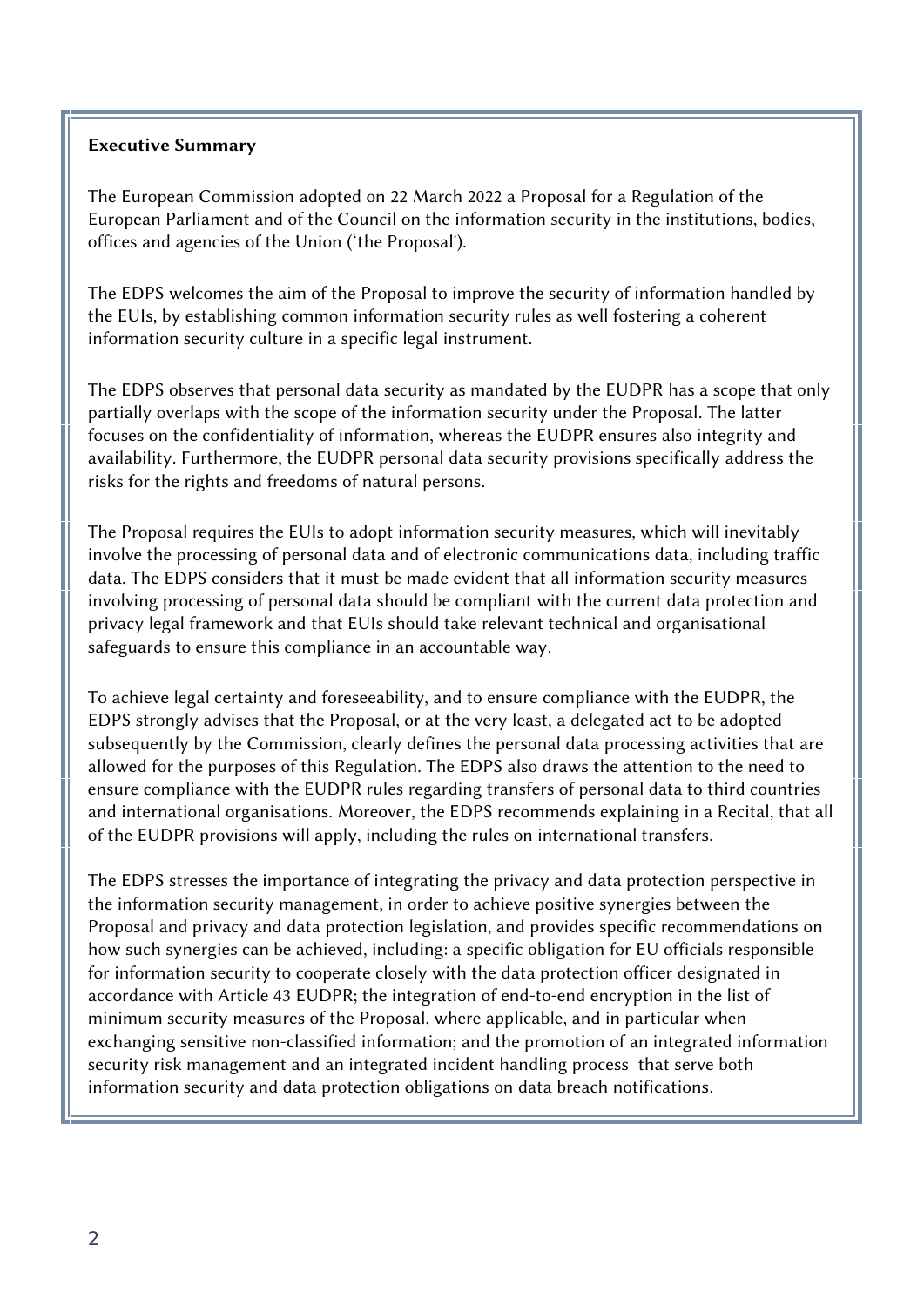## **Table of contents**

| 3.1. Scope of the Proposal and relationship with data Protection and |  |
|----------------------------------------------------------------------|--|
| 3.2. Synergies with data protection and privacy  8                   |  |
|                                                                      |  |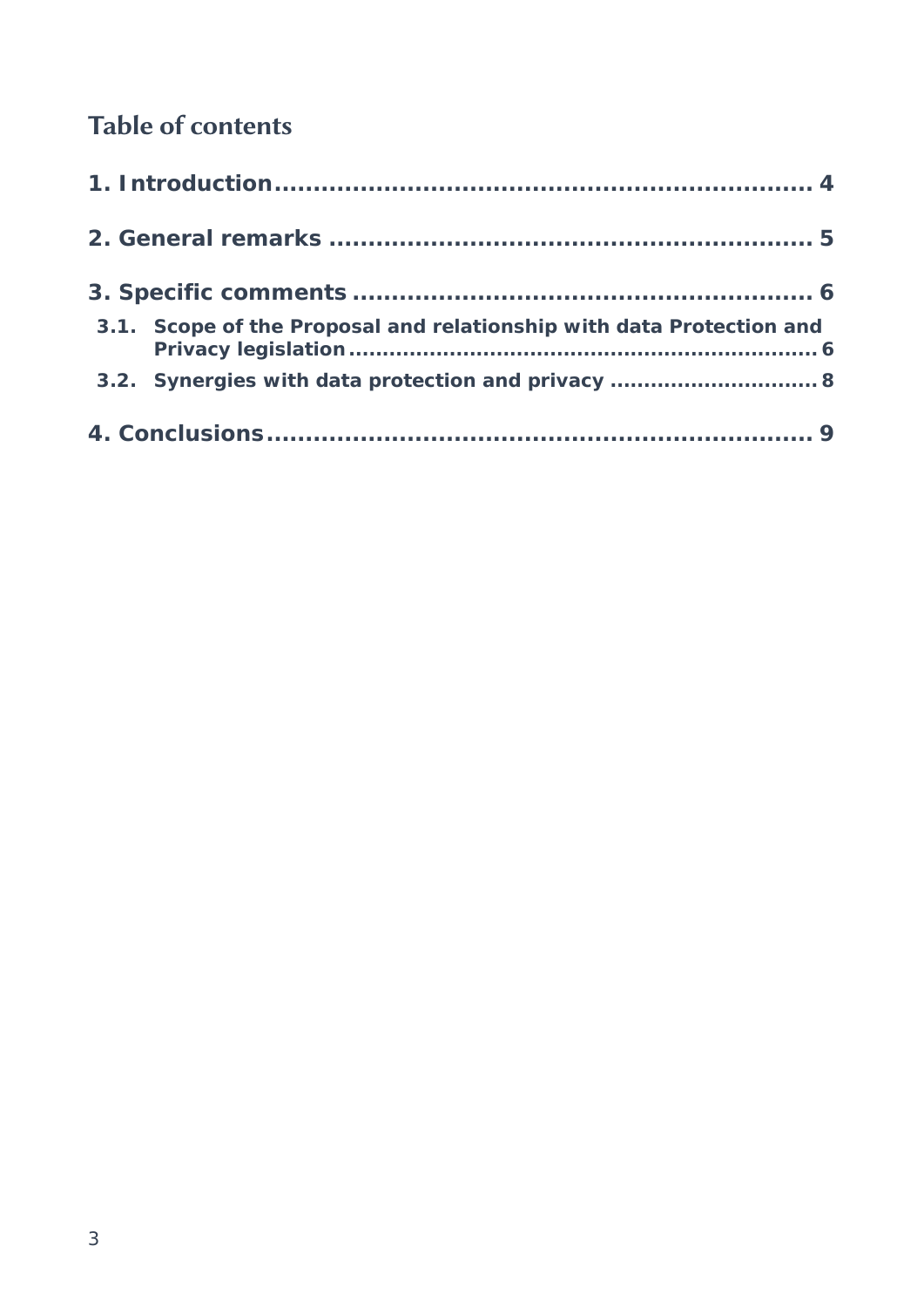#### **THE EUROPEAN DATA PROTECTION SUPERVISOR,**

Having regard to the Treaty on the Functioning of the European Union,

Having regard to Regulation (EC) No 2018/1725 of the European Parliament and of the Council of 23 October2018 on the protection of individuals with regard to the processing of personal data by the Community institutions and bodies and on the free movement of such data', and in particular Articles 42(1)thereof,

#### **HAS ADOPTED THE FOLLOWING OPINION:**

#### **1. Introduction**

- 1. The European Commission adopted on 22 March 2022 a Proposal for a Regulation of the European Parliament and of the Council on the information security in the institutions, bodies, offices and agencies of the Union<sup>2</sup> ('the Proposal').
- 2. On the same date, the European Commission adopted another Proposal for a Regulation laying down measures for a high common level of cybersecurity at the institutions, bodies, offices and agencies of the Union<sup>3</sup> ('the Cybersecurity Proposal').
- 3. Both Proposals had been envisaged by the EU's Cybersecurity Strategy for the Digital Decade presented on 16 December 2020<sup>4</sup> ('the Strategy'). The overall aim of the Strategy was to strengthen the Union's strategic autonomy in the fields of cybersecurity and to improve its resilience and collective response as well as to build a global and open Internet with strong guardrails to address the risks to security and fundamental rights and freedoms of people in Europe.<sup>5</sup>
- 4. The Proposal constitutes one of the regulatory initiatives of the Strategy, and in particular in the area of Cybersecurity of the EU Institutions, bodies, offices and agencies ('the EUIs'). According to the Strategy, the aim of the Proposal is twofold:
	- to facilitate the **interoperability of classified information systems**, allowing a seamless transfer of information between the different entities, and
	- to enable an **inter-institutional approach to the handling of EU classified information and sensitive non-classified information**, which could also serve as a model for interoperability across Member States, stating that the EU should also further develop its ability to communicate in a secure manner with relevant partners, building to the extent possible on existing arrangements and procedures.
- 5. The EDPS observes that the subject matter of the Proposal at hand is also directly related to the Proposal for a Directive of the European Parliament and of the Council on measures for a high common level of cybersecurity across the Union, repealing Directive (EU) 2016/1148 ('NIS 2.0 Proposal'). The EDPS recalls that he issued the Opinion 5/2021 on the Cybersecurity Strategy<sup>6</sup> and the NIS 2.0 Directive ('NIS 2.0 Opinion')<sup>7</sup>. For this reason the present Opinion will refer to the NIS 2.0 Opinion.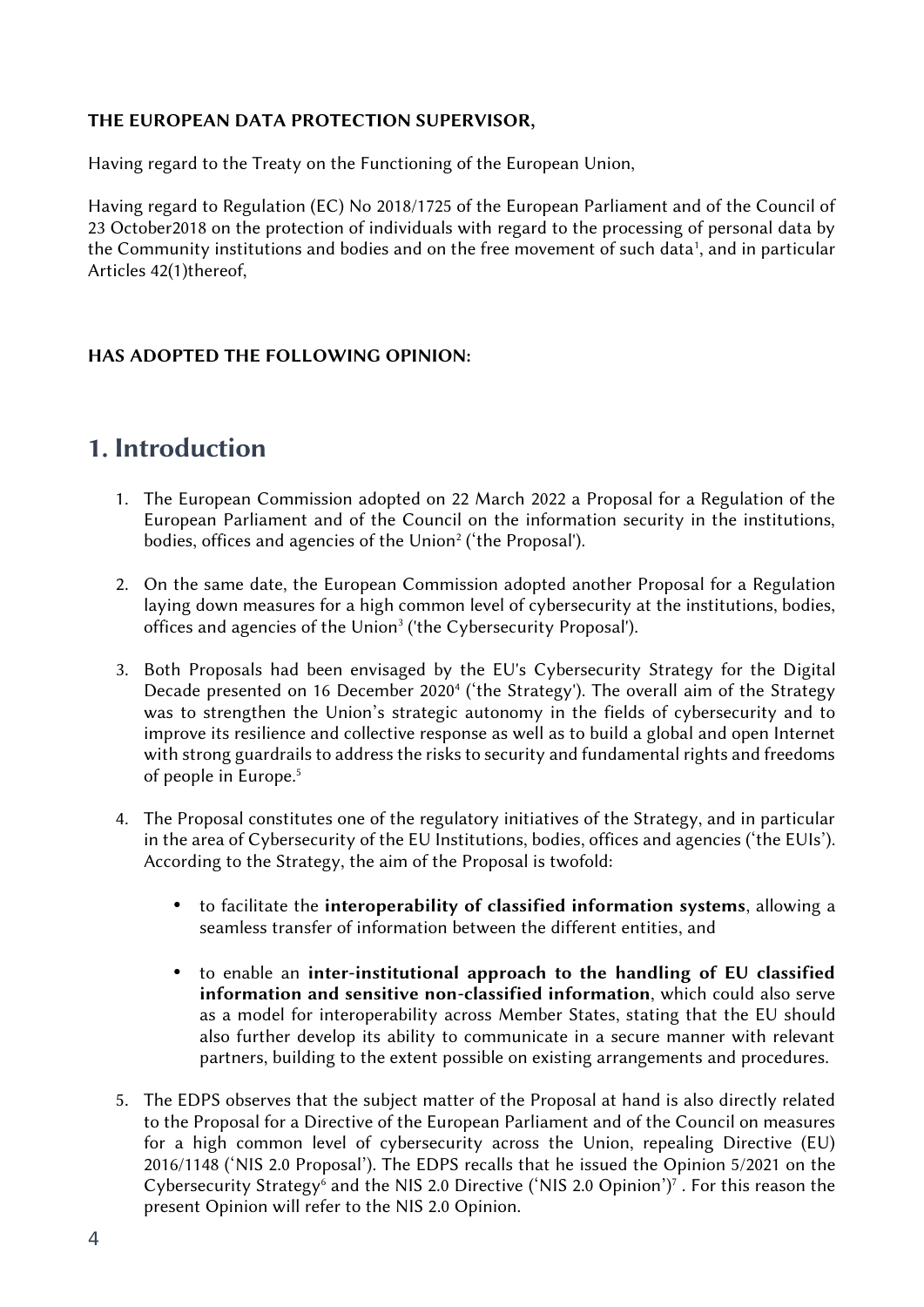- 6. According to the explanatory memorandum of the Proposal, due to the ever-increasing amount of sensitive non-classified ('SNC') information and European Union classified information ('EUCI') that the EUIs need to share amongst themselves and considering the dramatic development of the threat landscape, the European administration is exposed to attacks in all its areas of activity. The information handled by the EUIs is very attractive for the threat actors and needs to be appropriately protected.
- 7. According to the explanatory memorandum, the Proposal would:
	- establish harmonised and comprehensive **categories of information**, as well as **common handling rules** for all EUIs,
	- set up a lean **cooperation scheme on information security** between EUIs able to foster a coherent information security culture across the European administration,
	- **modernise the information security policies** at all levels of classification/categorisation, for all EUIs, taking into account the digital transformation and the development of teleworking as a structural practice.
- 8. On 22 March 2022 the Commission consulted the European Data Protection Supervisor pursuant to Article 42(1) of Regulation (EU) 2018/1725 ('EUDPR')<sup>8</sup>. The comments and recommendations in this Opinion are limited to the provisions in the Proposal that are most relevant from a data protection and privacy perspective.

### **2. General remarks**

- 9. The EDPS recalls that information security, which is the subject matter of the Proposal, has been a part of data protection legislation since its beginnings. Today Article 4(1)(f) of the EUDPR establishes **security as one of the main principles relating to the processing of personal data**. Article 33 of the EUDPR further defines the obligations applicable to both controllers and processors, to **ensure an appropriate level of security of personal data**. Both provisions clearly establish that **personal data security is essential for compliance with EU data protection law**. This is why, on the one hand, this Opinion analyses the Proposal as to whether it establishes an effective information security management system or contains effective measures to increase the security of information including personal data.
- 10. On the other hand, information security measures do not only enhance personal data security and do not only contribute to the protection of personal data, but they also have the potential to interfere with the rights and freedoms of data subjects, especially the fundamental rights to the protection of personal data and to the privacy of electronic communications. Therefore, this Opinion analyses the Proposal also as to whether it provides for measures to be taken, among others, **based on a valid legal basis, with specific and limited purposes, and are adequate, necessary and proportionate**.
- 11. The EDPS takes note that the subject matter of the Proposal has a different perspective from both the NIS 2.0 and the Cybersecurity Proposals. It is our understanding that cybersecurity focuses on the protection of network and information systems, the users of such systems, and other persons affected by cyber threats, while **the Proposal concerns**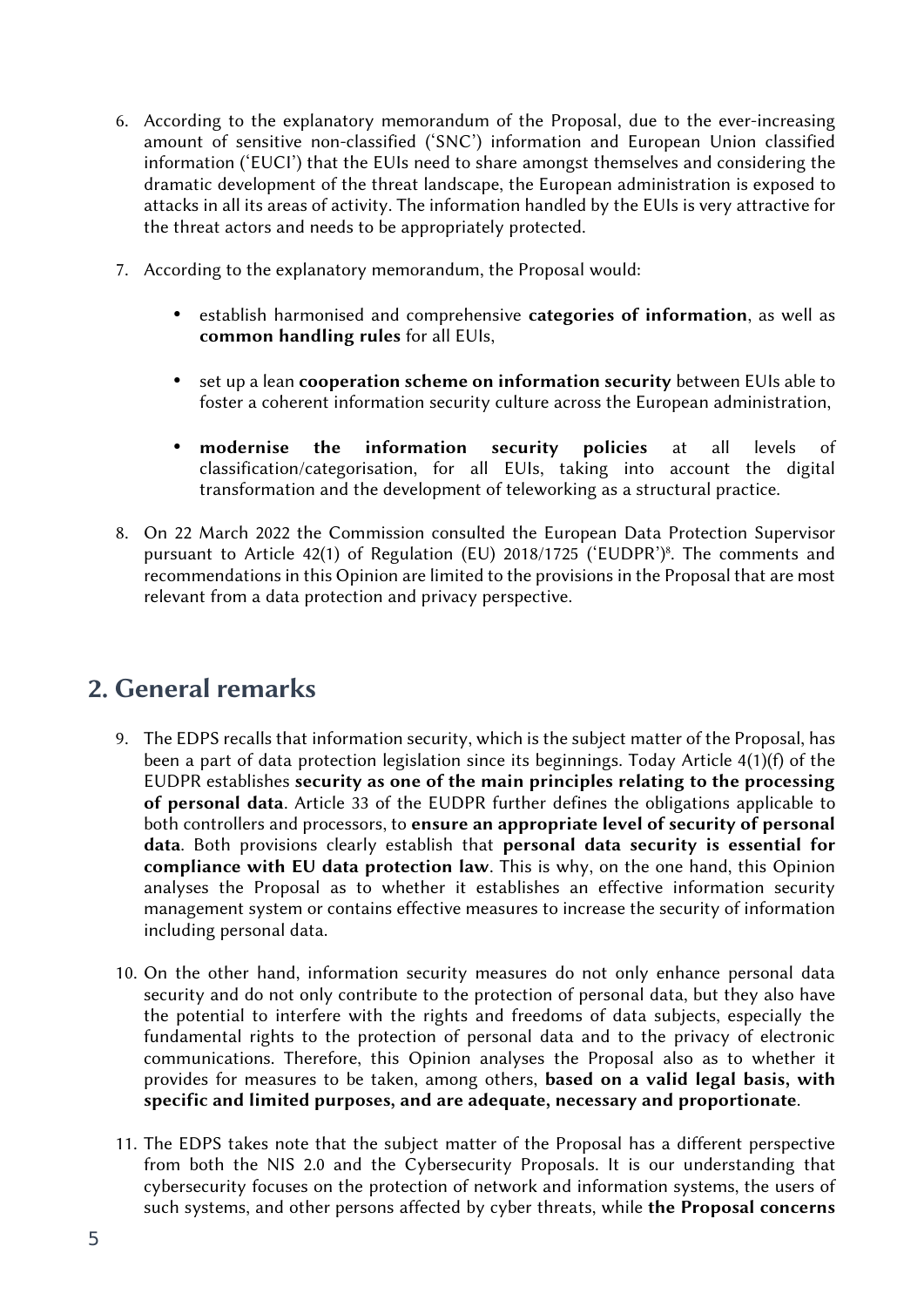#### **information security in any form, not just information processed by IT systems that are affected by cyber threats**.

- 12. The EDPS wishes to underline that while for the NIS 2.0 Proposal, which provides for obligations on Member States, the application of Regulation (EU) 2016/679 ('GDPR') and Directive 2002/58/EC (ePrivacy Directive) is relevant when processing personal data, for the current Proposal, which lays down rules for EUIs, **the EUDPR applies and plays an equally important role**.
- 13. The EDPS **welcomes** the aim of the Proposal to **improve the security of information handled by the EUIs**, by establishing common information security rules as well fostering a coherent information security culture in a specific legal instrument.

### **3. Specific comments**

- **3.1. Scope of the Proposal and relationship with data Protection and Privacy legislation**
	- 14. According to Article 3(b) of the Proposal, 'information security' means ensuring the authenticity, availability, confidentiality, integrity and non-repudiation of information. However, the EDPS **observes** that according to Article 2(2), information is classified only with regard to **confidentiality**, and that, according to Article 2(3), the confidentiality levels 'are based on the damage that unauthorised disclosure may cause to the legitimate private and public interests, including those of the Union, Union institutions and bodies and Member States or other stakeholders'. The emphasis on confidentiality is also present in the Information security risk management process described in Article 5, where only the confidentiality level of information is taken into consideration.
	- 15. As a consequence, the EDPS submits that **personal data security** as mandated by the EUDPR **has a scope that only partially overlaps with the scope of the information security under the Proposal**. Article 4(1)(f) EUDPR requires ensuring **integrity and confidentiality** of personal data, while Article 33 EUDPR requires ensuring the ongoing **confidentiality, integrity, availability and resilience** of processing systems and services by addressing the **risks for the rights and freedoms of natural persons**.
	- 16. At the same time, similarly to what was already stated<sup>1</sup> in the NIS 2.0 Opinion, the pursuance of the objectives of information security may lead to deploying measures that interfere with the rights to data protection and privacy of individuals. This implies ensuring that **any limitation of the right to the protection of personal data and privacy must fulfil the requirements of Article 52(1) of EU Charter of Fundamental Rights**, in particular be achieved by way of a legislative measure, be necessary and proportionate, and respect the essence of the right.
	- 17. The Proposal requires the EUIs to apply information security measures, either as mandatory ones, or as measures selected from a risk management process taking into

<sup>&</sup>lt;sup>1</sup> See: paragraph 11 of the NIS 2.0 Opinion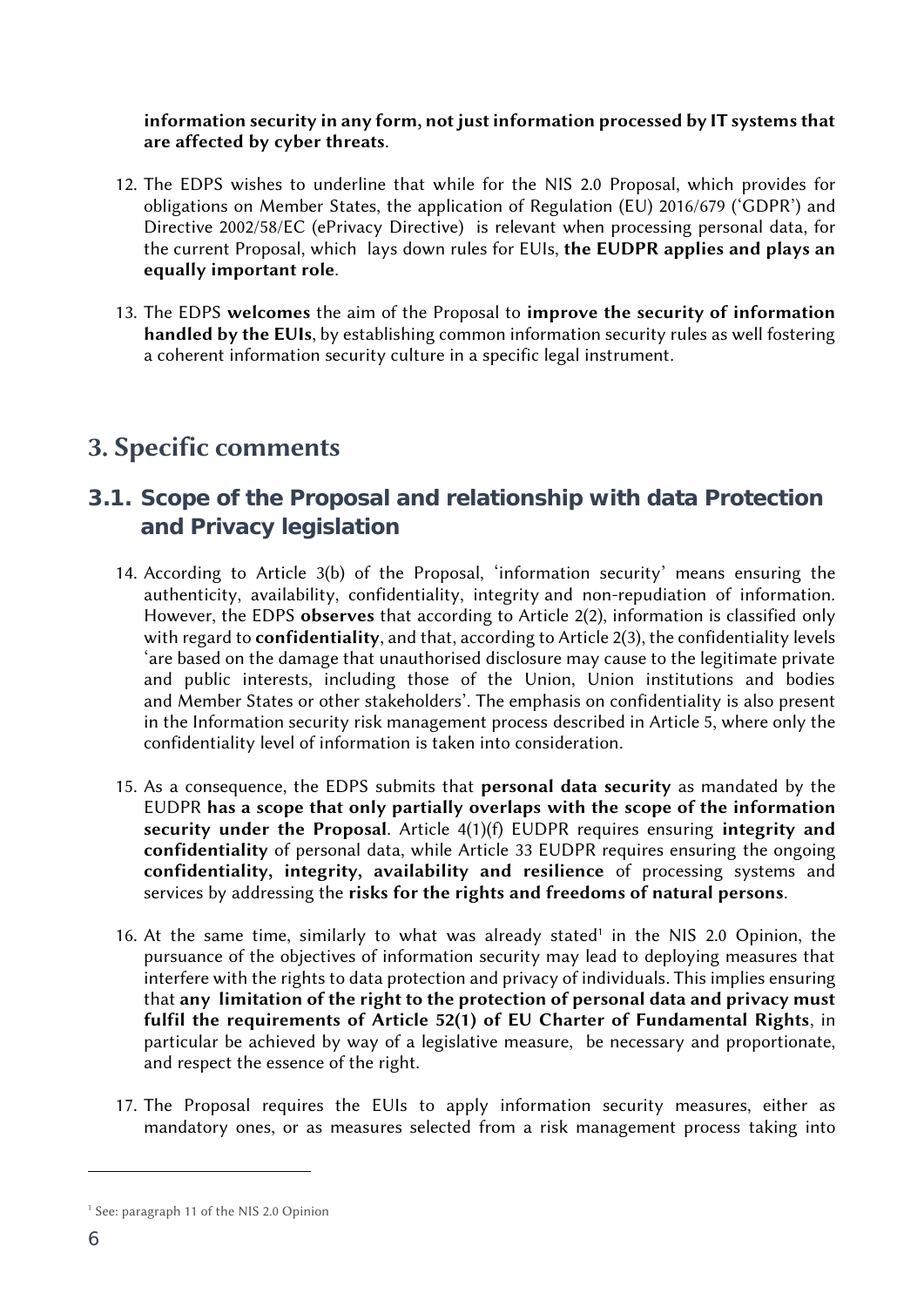account certain criteria. In practice, some of these measures will inevitably **involve the processing of personal data and of electronic communications data, including traffic data**. The Proposal contains already some mandatory measures that would imply personal data processing:

- Article 11(2): 'Identification' and 'authentication';
- Article 11(3): 'Adequate security logs';
- Article 17(1)(a): 'Strong authentication';
- Article 17(1)(f): 'measures to prevent and detect data leaks'.
- 18. The EDPS notes that the organisations acting as controllers and processors do not always realise that the data processed in information security systems and services may include personal data (e.g. IP addresses, device identifiers, network log files, access control log files, etc.). This might lead to certain risks of non-compliance with data protection and privacy principles, such as lawfulness of processing, data minimisation, purpose limitation, storage limitation, and obligations for lawful data transfers. The EDPS considers that it must be made evident that **all information security measures involving processing of personal data should be compliant with the current data protection and privacy** legal framework and that EUIs should take relevant technical and organisational safeguards to ensure this compliance in an accountable way. Even more so, if there is no appropriate legal basis for EUIs in order to process personal data to implement certain security measures, the creation and justification of such a legal basis should be considered.
- 19. Where an EU legal act envisages the processing of personal data, the EU legislation in question must lay down clear and precise rules governing the scope and application of the measure in question and imposing minimum safeguards so that the persons whose data are being processed have sufficient guarantees that their personal data are effectively protected against the risk of abuse and against any unlawful access and use of that data (see, CJEU, judgment of 8 April 2014, Digital Rights Ireland e.a., C-293/12 et C-594/12, EU:C:2014:238, point 54, and by analogy, as regards Article 8 of the ECHR, Eur. Court H.R., Liberty and Others v. the United Kingdom, 1 July 2008, no. 58243/00, § 62 and 63; Rotaru v. Romania, § 57 to 59, and S. and Marper v. the United Kingdom, § 99).
- 20. To achieve legal certainty and foreseeability, and to ensure compliance with the EUDPR, in particular with Article 5(1)(a) and 5(2), the EDPS **strongly advises that the Proposal clearly defines the personal data processing activities that are allowed for the purposes of this Regulation (unless differently specified in another sectoral/specific legal text)**, including: the purpose(s) of the processing; categories of personal data; categories of data subjects; definition of roles as applicable (controller, processor, joint controllers), retention periods, recipients in case of transmission to entities not subject to the EUDPR. The EDPS considers that these elements should be provided for explicitly in the Proposal, or at the very least, in a delegated act to be adopted subsequently by the Commission. The Proposal should provide for such a delegation. The EDPS also draws attention to the need to ensure compliance with the EUDPR rules regarding transfers of personal data to third countries and international organisations.
- 21. The EDPS **welcomes** Recital 6 according to which the Proposal is without prejudice **to** the EUDPR. Moreover, the EDPS observes that Article 46(9) contains a reference to the EUDPR,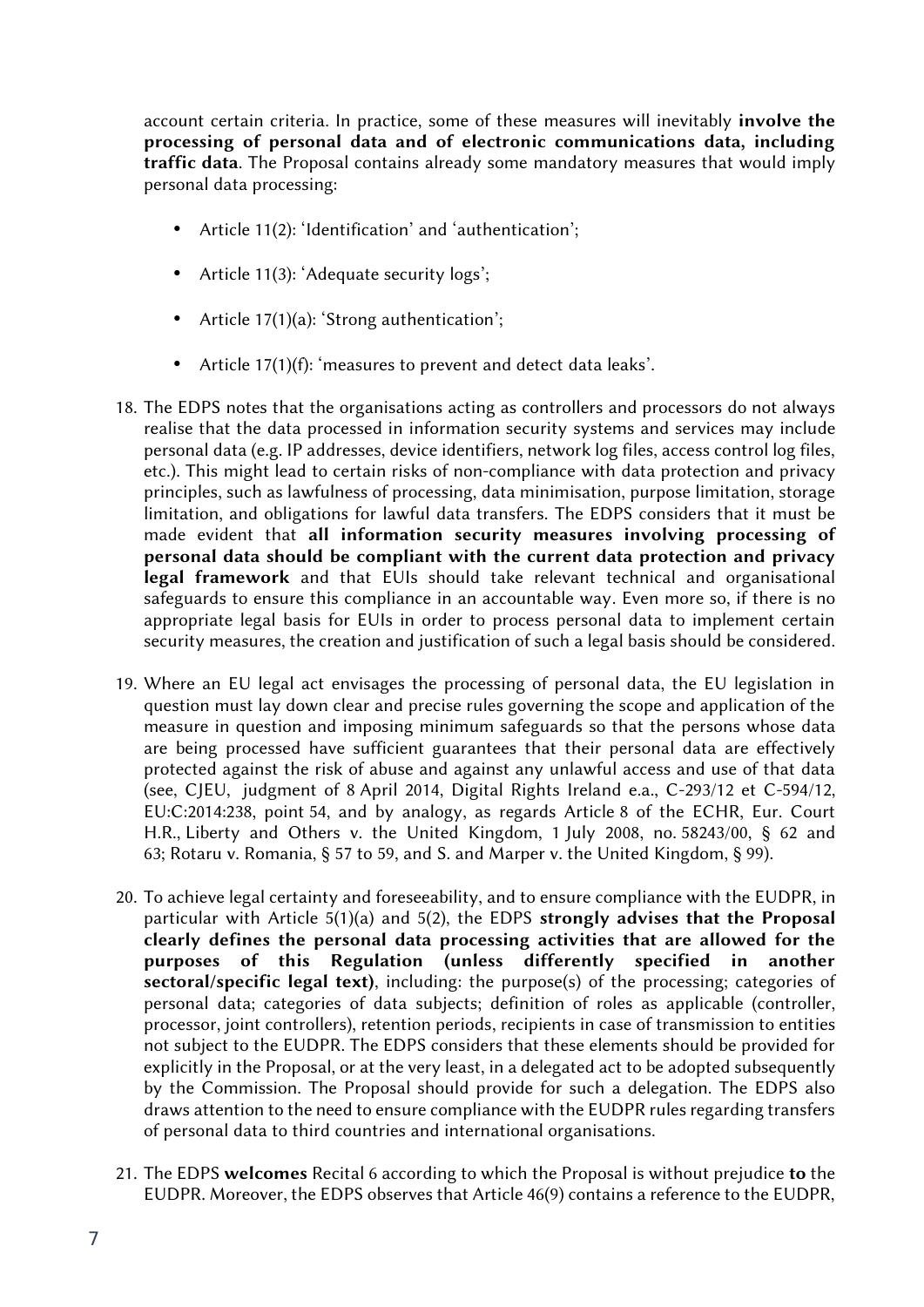in particular when transferring EUCI containing personal data to third countries. The EDPS recalls that the EUDPR will apply to all processing of personal data by force of law. Therefore, no substantive provision is needed in the Proposal that establishes the application of the EUDPR in whole or in part. The EDPS acknowledges that international transfers of personal data are a complex subject requiring an additional reminder of the applicability of the EUDPR. In that case, the EDPS recommends explaining in a Recital, possibly Recital 6, that **all of the EUDPR provisions** will apply, **including** the rules on international transfers. Recital 6 can also be used to include any other general data protection recommendations made in this Opinion that do not aim at changing the substantive provisions.

- 22. The Proposal regulates EU classified information in a very extensive way. EUCI, as all the other information in the scope of the Proposal, can also contain personal data. As a result, they are subject to the applicable data protection rules, which apply also in this case and must be taken into account further to the EUCI provisions. We recommend recalling this explicitly in a recital, given the level of detail of the EUCI rules in the text.
- **3.2. Synergies with data protection and privacy**
	- 23. Article 33 of the EUDPR considers individuals and their rights and freedoms as assets to protect in the security risk management approach when personal data are processed.
	- 24. The EDPS reiterates that **integrating the privacy and data protection assets and perspective in the traditional information security management process will ensure a holistic approach and enable synergies to the EUIs when managing information security and protecting the information they process without unnecessary multiplication of efforts.**
	- 25. The use of technologies for improving information security should not unduly interfere with the rights and freedoms of individuals. The first step to avoid or mitigate those risks is to apply the requirements of data protection by design and by default laid down in Article 27 EUDPR, which will assist in integrating the appropriate safeguards such as **pseudonymisation** and **encryption,** or to implement principles such as **storage limitation and data minimization**, in the design and use of these technologies and systems.
	- 26. The EDPS recalls that encryption, including end-to-end encryption are critical and irreplaceable technologies for effective data protection and privacy**<sup>2</sup>** . The EDPS welcomes Articles 11 and 17 of the Proposal that include encryption in the list of minimum measures for the protection of information at rest and in transit.
	- 27. As the use of tools and services for electronic collaboration and communication have now become standard in our normal working modalities, it is very important to safeguard also the security of electronic communications. Beyond its benefits for privacy of electronic communications, **end-to-end encryption** can also protect information in the scope of this Proposal, while being exchanged when using electronic collaboration and communication tools. For this reason, the EDPS **strongly recommends including end-to-end**

*<sup>2</sup> "The Future of Encryption in the EU", Keynote Speech by Supervisor Wiewiórowski at the ISOC 2020 Webinar*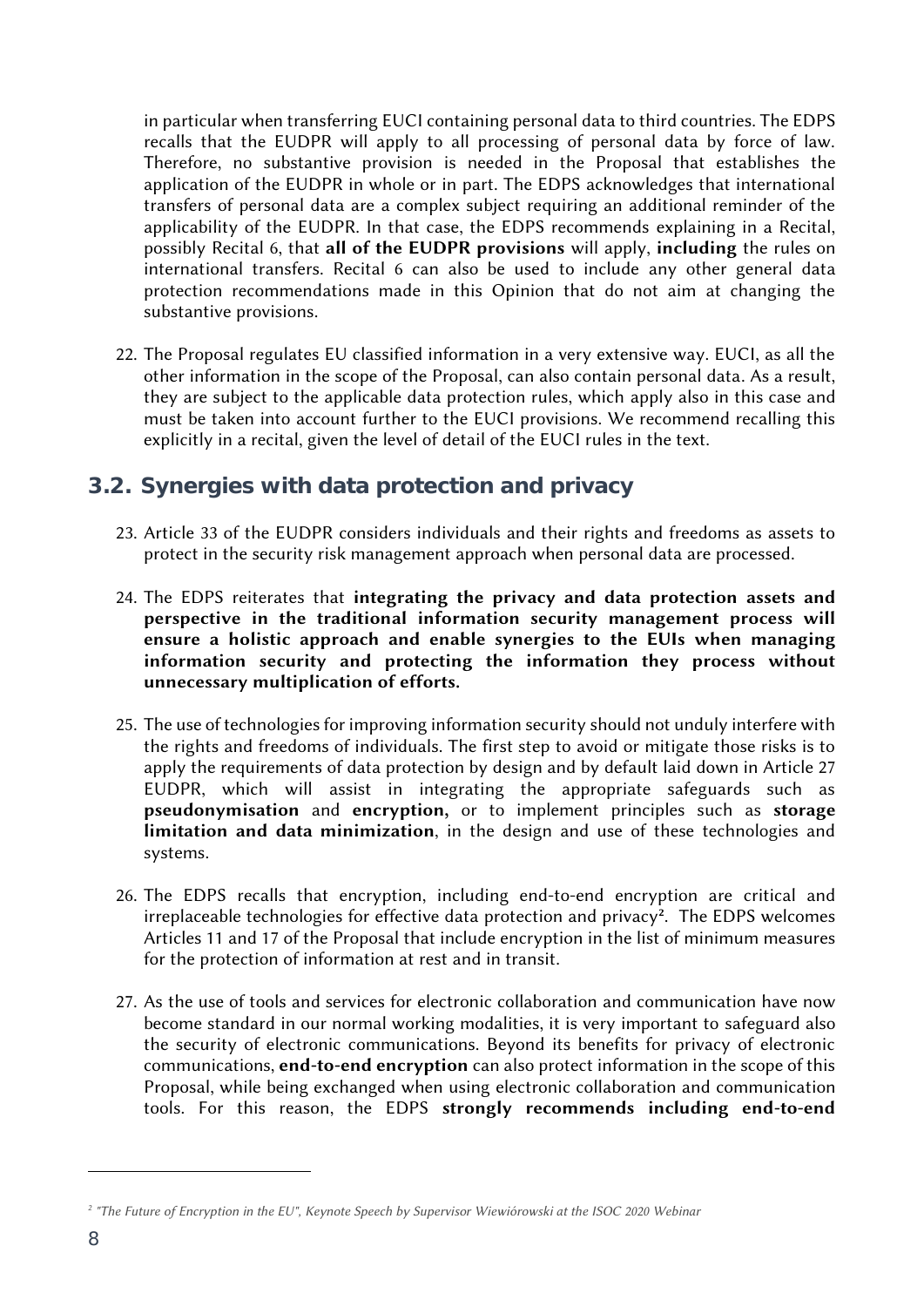**encryption in the list of minimum security measures of the Proposal, where applicable, and in particular when exchanging sensitive non-classified information**.

- 28. Taking into account the accelerated use and adoption of cloud services by the EUIs, the EDPS **recommends adding in Article 5(3),** that **in the factors under consideration by the information security risk management process, also the threats stemming from access based on third countries jurisdiction (e.g. by their public authorities) shall be considered**. This is another example of possible synergies between information security and data protection. Tackling these risks for the one domain, the risks for the other domain are tackled for the same information systems that process personal data and information in the scope of the Proposal.
- 29. Finally, when dealing with information security incidents that may entail a personal data breach, or when dealing with a personal data breach that shows useful elements to tackle an information security incident, it is **strongly advisable to explain in a relevant recital** the benefits of having **an integrated incident handling process<sup>3</sup> that serves both information security and data protection obligations on data breach notifications**. In this way, the controller can save time, resources and have a much more efficient incident response for both domains.
- 30. To ensure such synergies between information security and data protection, **the EDPS strongly advises that the proposal provide for a specific obligation for EU officials responsible for information security to cooperate closely with the data protection officer designated in accordance with Article 43 EUDPR**, when dealing with activities such as applying data protection by design and by default to information security measures, selecting security measures that involve personal data, integrated risk management, integrated security incident handling.

### **4. Conclusions**

- 31. In light of the above, the EDPS makes the following main recommendations:
	- the EDPS strongly advises that the Proposal clearly defines the personal data processing activities that are allowed for the purposes of this Regulation, including: the purpose(s) of the processing; categories of personal data; categories of data subjects; definition of roles as applicable (controller, processor, joint controllers), retention periods, recipients in case of transmission to entities not subject to the EUDPR. The EDPS considers that these elements should be provided for explicitly in the Proposal, or at the very least, in a delegated act to be adopted subsequently by the Commission. The Proposal should provide for such a delegation.

*<sup>3</sup> See also the EDPS Guidelines on Personal Data Breach Notification*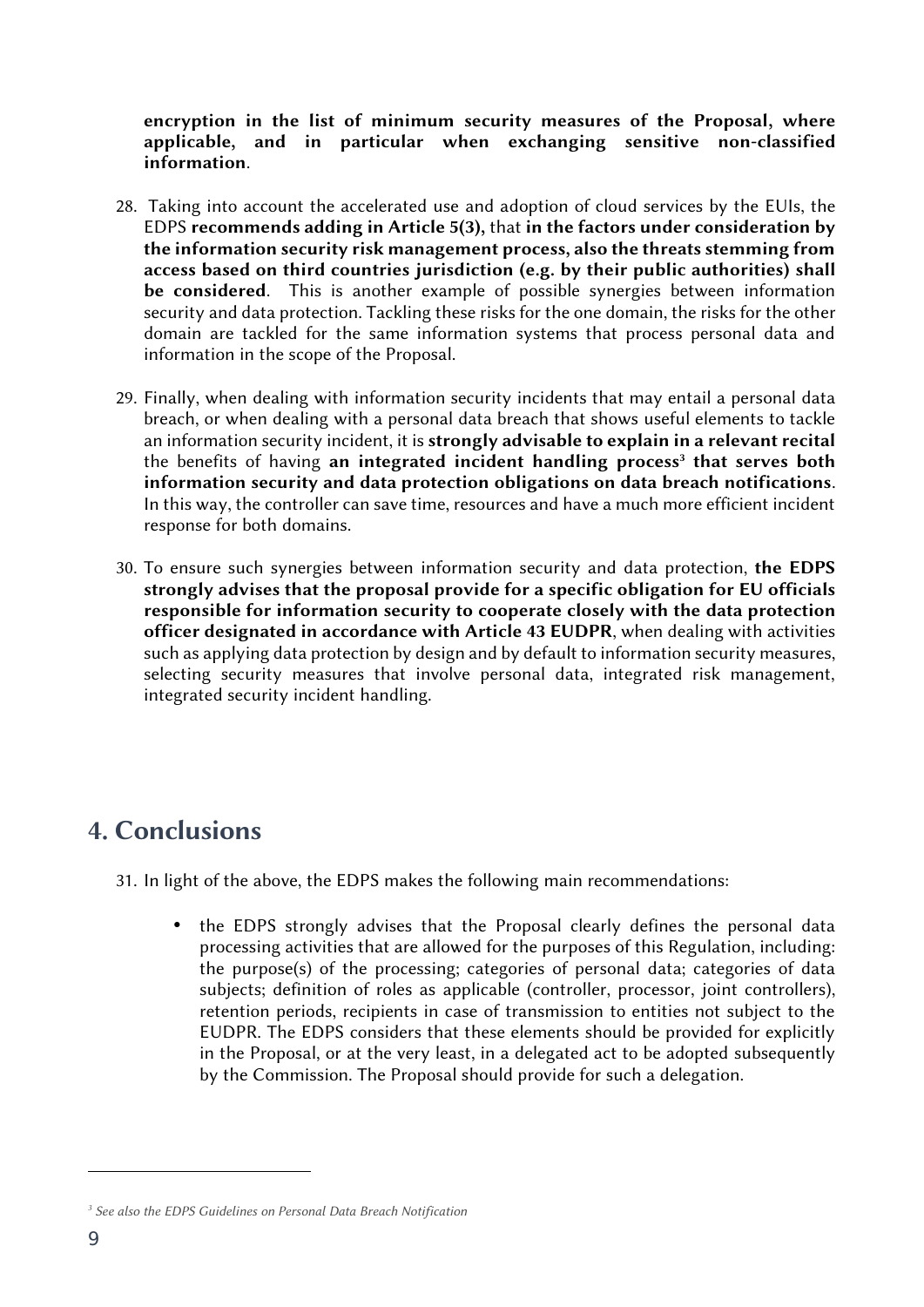- the EDPS recommends explaining in a Recital, that all of the EUDPR provisions will apply, including the rules on international transfers. Recital 6 can also be used to include any other general data protection recommendations made in this Opinion that do not aim at changing the substantive provisions.
- the EDPS strongly recommends including end-to-end encryption in the list of minimum security measures of the Proposal, where applicable, and in particular when exchanging sensitive non-classified information.
- the EDPS recommends adding in Article 5(3), that in the factors under consideration by the information security risk management process, also the threats stemming from access based on third countries jurisdiction (e.g. by their public authorities) shall be considered.
- the EDPS strongly advises to explain in a relevant recital the benefits of having an integrated information security risk management and an integrated incident handling process that serves both information security and data protection obligations on data breach notifications.
- the EDPS strongly advises that the proposal provides for a specific obligation for EU officials responsible for information security to cooperate closely with the data protection officer designated in accordance with Article 43 EUDPR, when dealing with activities such as applying data protection by design and by default to information security measures, selecting security measures that involve personal data, integrated risk management, integrated security incident handling.

Brussels, 17 May 2022

Wojciech Rafał WIEWIÓROWSKI

*[e-signed]*

Notes

<sup>1</sup> OJ L 295, 21.11.2018, p. 39.

<sup>2</sup> COM(2022) 119 final

<sup>3</sup> COM(2022) 122 final

<sup>4</sup> The EU's Cybersecurity Strategy for the Digital Decade | Shaping Europe's digital future (europa.eu) including a Joint Communication with the High Representative of the Union for Foreign Affairs and Security Policy (JOIN(2020)18)

<sup>&</sup>lt;sup>5</sup> See chapter I. INTRODUCTION, page 4 of the Strategy.